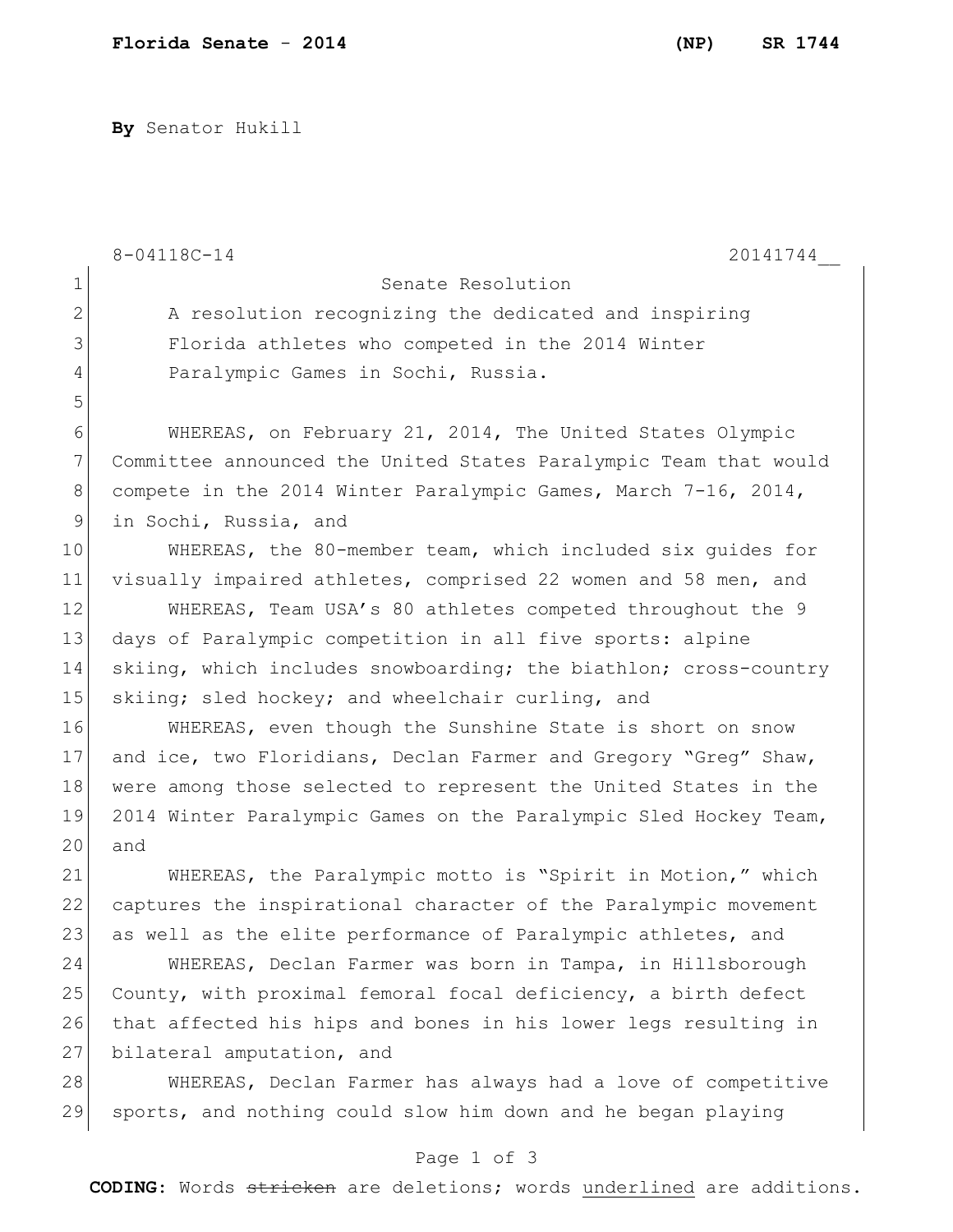8-04118C-14 20141744 30 sled hockey in 2006 at a clinic in Clearwater, in Pinellas County, and WHEREAS, Declan Farmer attends Berkeley Preparatory School in Tampa, in Hillsborough County, and WHEREAS, Declan Farmer has competed on several squads since his introduction to the sport: the Tampa Bay Lightning Sled Hockey Team, from 2007 to 2013; the Spacecoast Hurricanes Youth 37 Sled Team, in 2011; and the Florida Bandits Sled Hockey Team, in 2012, and WHEREAS, Declan Farmer made his international debut when he was 15 years old at the 2012 World Sledge Hockey Challenge in Calgary, Alberta, Canada, where he scored one goal and made four 42 assists, and WHEREAS, Declan Farmer made his Paralympic debut in 2014 as the second-youngest member of the United States Paralympic Sled 45 Hockey Team and proved invaluable to Team USA, ranking second on 46 the team in points and goals and tying for first in assists

47 during the 2012-2013 season, and

48 WHEREAS, Greg Shaw was born in Merritt Island, in Brevard 49 County, with sacral agenesis, a congenital condition that causes 50 spinal deformity, but this condition has not prevented him from 51 competing at the highest level of athletics as part of the 52 United States Paralympic Sled Hockey Team, and

53 WHEREAS, Greg Shaw is a four-time International Paralympic 54 Committee Ice Sled Hockey World Championship medalist, winning 55 two gold medals, one silver, and one bronze, and

56 WHEREAS, Greg Shaw first played for the United States 57 Paralympic Sled Hockey Team during the 2006-2007 season and was 58 part of the gold medal-winning squad at the 2010 Vancouver

## Page 2 of 3

**CODING**: Words stricken are deletions; words underlined are additions.